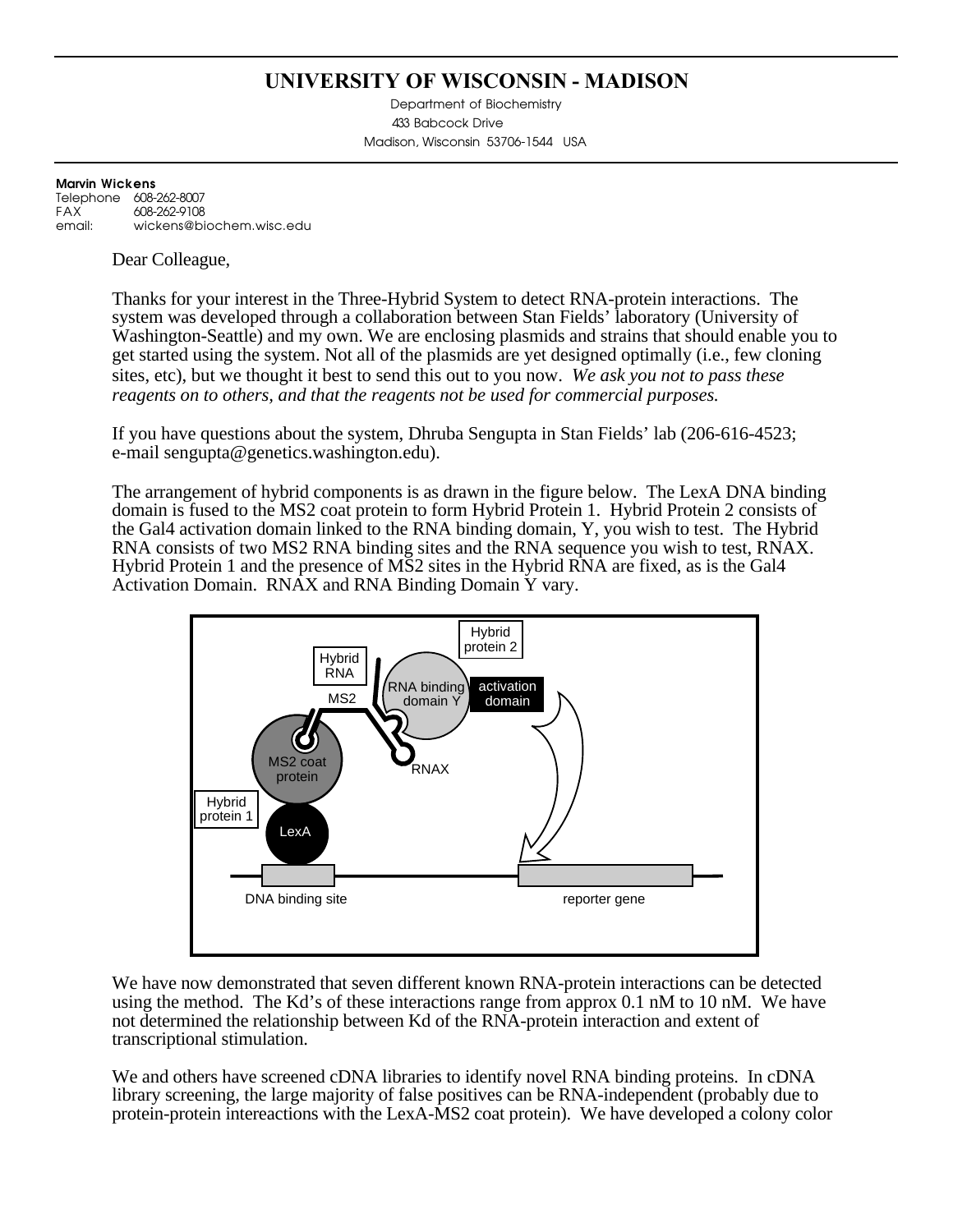assay that helps to eliminate this class of false positives. The yeast strain, L40-coat is *ade2* mutant, so it normally turns pink after several days of growth. Since the RNA plasmids carry the wild type *ADE2* gene, yeast cells containing these plasmids remain white. This colony color difference enables us to distinguish RNA-dependent and RNA-independent positives. (see Section 4).

#### 1. **DESCRIPTION OF ENCLOSURES**

We enclose the following. For each plasmid DNA, we are sending an aliquat of a maxiprep, and suggest you transform *E. coli* to get started. The yeast strain is sent as a slant.

- **Yeast strain YBZ1**. A derivative of *L40-coat* carrying a tandem, head-to-tail dimer of MS2 coat protein fused to a single LexA monomer. A nine-amino-acid linker (Gly-Ala-Pro-Gly-Ile-His-Pro-Gly-Met) was introduced to enable flexibility in orienting the two MS2 segments. In addition, each coat protein segment also carries a point mutation (N55K) that decreases the Kd of the RNA-protein interaction. The genotype of YBZ1 is *MATa, ura3-52, leu2-3, 112, his3-200, trp1-1, ade2, LYS2 :: (LexAop)-HIS3, ura3 :: (lexA-op)-lacZ, LexA-MS2 coat (N55K)*. Hook, B., D. Bernstein, et al. (2005). "RNA-protein interactions in the yeast three-hybrid system: affinity, sensitivity, and enhanced library screening." RNA **11**(2): 227-33.
- **pMS2-1 and pMS2-2**. These two plasmids can be used to facilitate making the Hybrid RNA construct (see below). **Both are TET<sup>R</sup> vectors** (the AMPR gene has been inactivated). DNA encoding the RNA sequence of interest can be cloned into these plasmids, then moved into pIIIEx426RPR (see below). pMS2-1 and pMS2-2 are based on BluescriptIIKS+ and do not contain any yeast genes or promoters. They simply allow you to place the RNA sequence of interest next to two MS2 coat protein recognition sites, then excise the relevant DNA fragment to be moved into pIIIEx426RPR. pMS2-1 and pMS2-2 differ only in the relative positions of the MS2 sites and your sequence of interest (see maps below).
- **pIII/MS2-1 and pIII/MS2-2**. These plasmids are yeast shuttle vectors, based on pIIIEx426RPR, for expressing an RNA containing your sequence of interest adjacent to two MS2 sites from an RNA polymerase III promoter (see below). They carry a *URA3* marker. An RNA sequence of interest can be cloned directly into the unique *SmaI* site of these plasmids, and then can be used in transformation.
- **pIIIA/MS2-1 and pIIIA/MS2-2**. These plasmids are similar to pIII/MS2-1 and pIII/MS2-2 but carry the *ADE2* gene in addition to *URA3* (see map). We now use these plasmids in cDNA library screening to help eliminate RNA-independent positives.
- **pACTII**. This plasmid (constructed by Steve Elledge's laboratory) can be used to create a hybrid protein in which a polypeptide of interest is linked to the *GAL4* Activation Domain. pACTII carries the *GAL4* Activation Domain followed by an HA epitope tag and a polylinker for cloning the gene of interst (see enclosed map for restriction sites). The HA epitope permits immunodetection of the hybrid protein. The hybrid protein is expressed from the *ADH* promoter. This multicopy plasmid carries a *LEU2* marker.
- **Positive controls: pIIIA/IRE-MS2 and pAD-IRP**. Plasmid pIIIA/IRE-MS2 expresses 5' IRE-MS2 3' Hybrid RNA from the yeast RNAseP promoter, and is on a multi-copy *URA3* plasmid. Plasmid pAD-IRP expresses the rabbit Iron Regulatory Protein fused to the Gal 4 Activation Domain. The plasmid is multi-copy and carries a *LEU2* marker. The parent vector for this plasmid is pACTII, constructed by Steve Elledge. pIIIA/IRE-MS2 and pAD-IRP, introduced into strain *L40-coat*, cause transcription activation of *HIS3* and *LacZ*. If you want to assay for *HIS3* transcriptional activation, include 3-aminotriazole to eliminate low levels of basal expression. For this combination of plasmids (pIIIA/IRE-MS2 and pAD-IRP), plate our transformants directly onto 5 mM 3-aminotriazole (see "Selecting for activation of *HIS3*" below).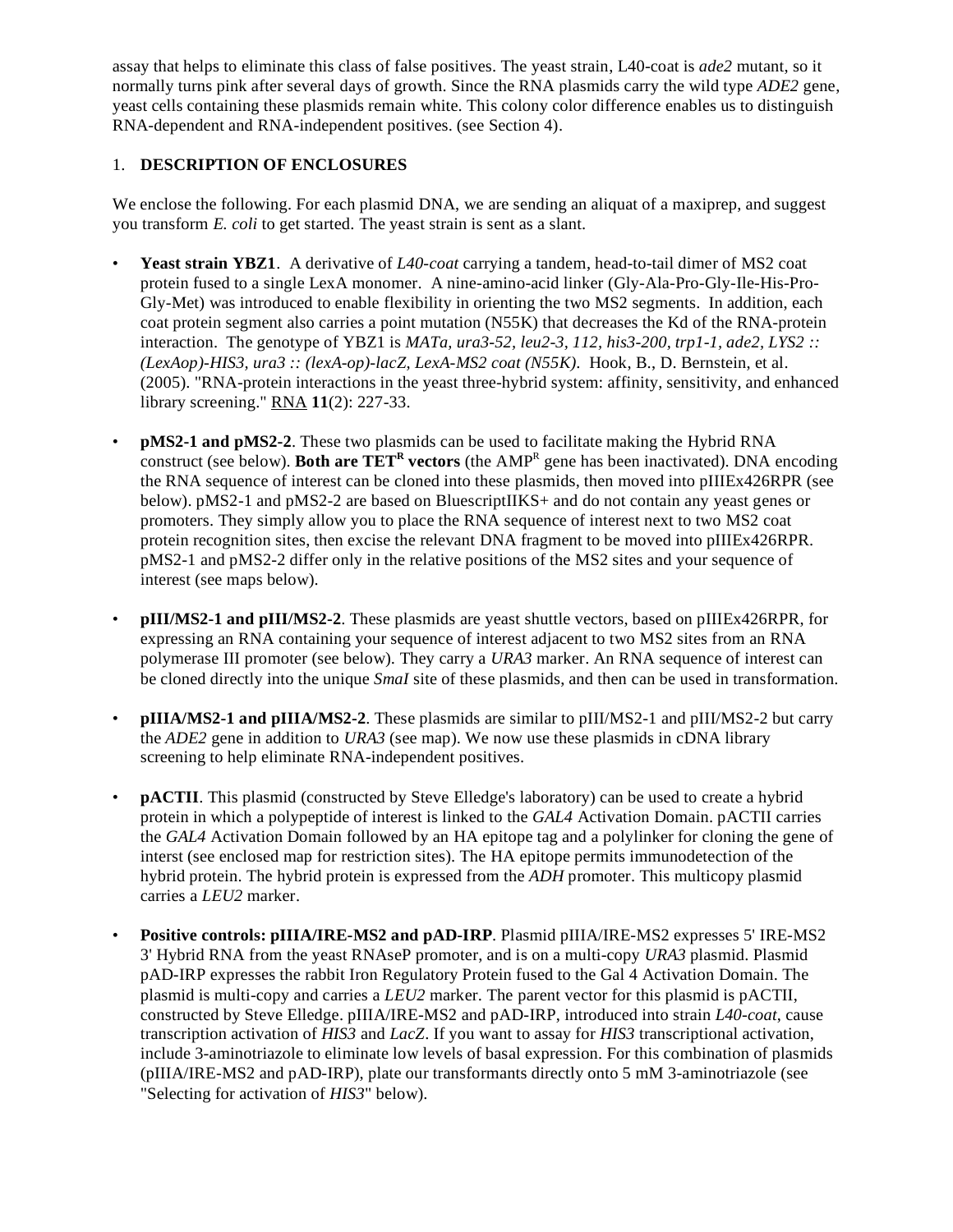All of the plasmids above are multi-copy.

The Three-Hybrid System is arranged so that Activation Domain libraries present in *LEU2* containing vectors that already exist for Two-Hybrid Screens can be used directly in Three-Hybrid Screens.

The MS2 portion of the Hybrid RNAs contain two tandem MS2 sites. Both contain a mutation that increases the affinity of the interaction with MS2 coat protein. The sequence of the two sites is given in Bardwell and Wickens (1990) *Nucleic Acids Research* **18**, 6587-6594, and is contained in the "Hybrid RNA Sequence" page below.

Remember that pMS2-1 and pMS2-2 confer tetracycline, and not ampicillin, resistance.

#### **2. PREPARING THE RNA PLASMID**

*Two routes of plasmid construction.* We will term the DNA encoding your RNA sequence of interest, RNAX. RNAX can be cloned into the appropriate vector by either of two routes.

Method 1. RNAX can be cloned into the unique *SmaI* site of pIIIA/MS2-1 or pIIIA/MS2-2. This will result in a 5' MS2-RNAX 3' (pIII/MS2-1) or 5' RNAX-MS2 3' (with pIII/MS2-2) Hybrid RNA, expressed from an RNA polymerase III promoter, in a high copy *URA3* vector.

Method 2. RNAX can be cloned into the unique *SmaI* site of pMS2-1 or pMS2-2 (see the maps below). Fragments containing either 5' MS2-RNAX 3' or 5' RNAX-MS2 3' can then be moved into pIIIA/MS2-1.

Use of Method 1 saves one cloning step. However, it may be easier to determine the orientation and sequence of the Hybrid RNA in the pMS2 plasmids: the pMS2 plasmids have more restriction sites near the inserted RNA sequence, making it easier to determine the orientation of inserts (particularly with short inserts). In addition, inserts in the pMS2-1 and pMS2-2 plasmids can be sequenced using conventional T7 and T3 primers.

*Deciding on order of sites.* To decide which polarity (5' RNAX-MS2 3' *vs* 5' MS2-RNAX 3') is optimal, we recommend using an RNA folding program to see whether one arrangement is more likely to succeed than the other. In the IRE/IRP interaction, placing the MS2 sites after (3') of the IRE results in 2- to 3- fold more transcription than when the MS2 sites are first (5'). We do not know whether this is a general feature of Hybrid RNAs or a peculiarity of the IRE-containing RNAs. But in the absence of any other considerations, we would recommend making an RNAX-MS2 fusion.

The existence of possible RNA polymerase III terminators could determine which order of sites you prefer. A stretch of four or more T's in succession can function as an RNA polymerase III terminator. If the T's are at the 3' end of RNAX, it may be preferable to use the 5' MS2-RNAX 3' polarity. If the T's are in the middle of RNAX, then you may need to assess whether they present a problem. One way to do this is to clone RNAX between the IRE and MS2 sites and check whether the resulting RNA still works in the IRE/IRP assay. (There is a unique *SmaI* site in pIII/IRE-MS2 that can be used for this purpose.) If the IRE/IRP interaction still works, then the T's in RNAX probably will not be a problem; if it does not, then you may need to eliminate them.

#### **3. SELECTING FOR ACTIVATION OF** *HIS3*

For some experiments, you may want to select for *HIS3* expression. For this purpose, you may want to determine how much 3-aminotriazole to use by transforming your RNA plasmid together with an irrelevant Activation Domain plasmid, plating out on different concentrations of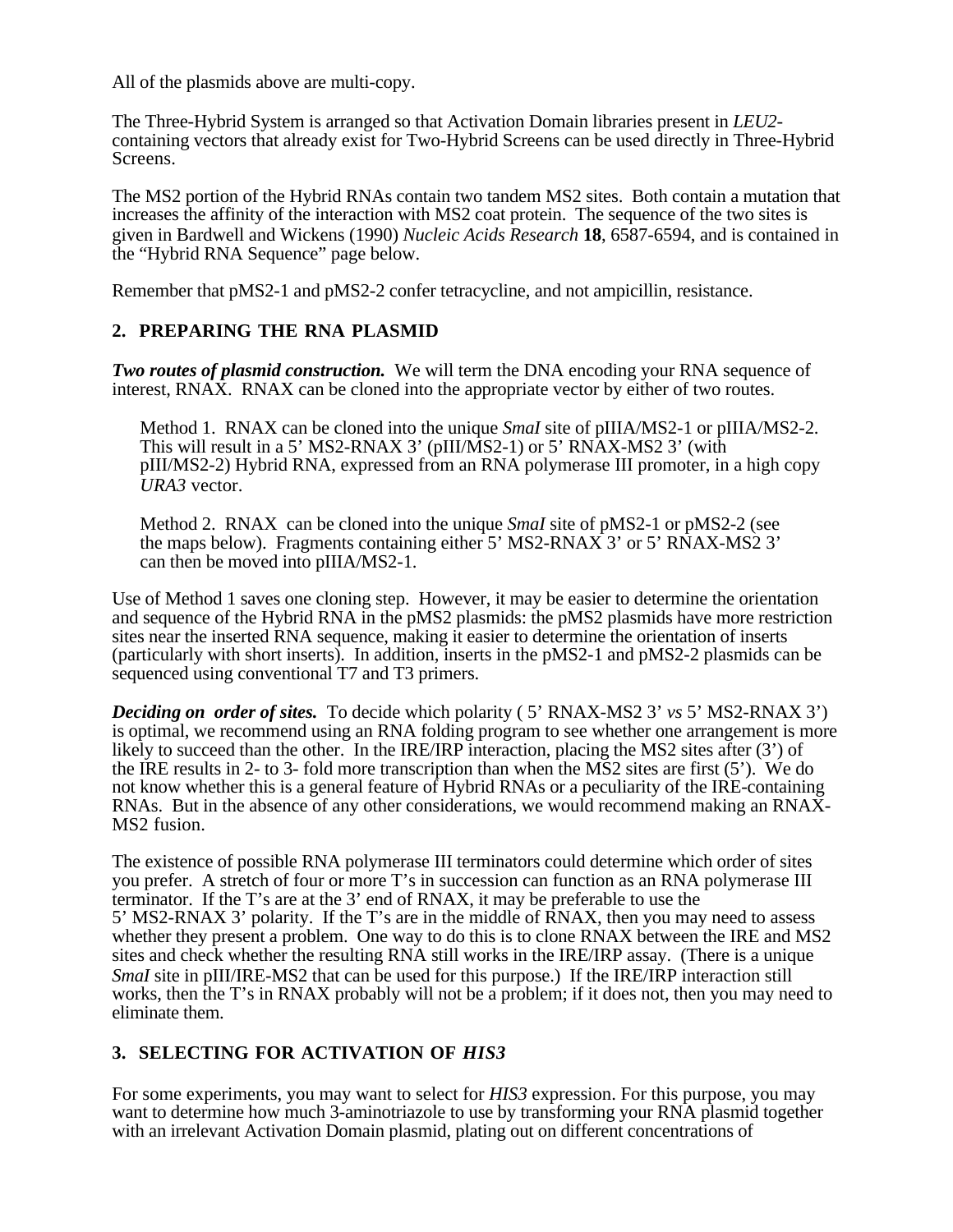3-aminotriazole. 5 mM 3-aminotriazole significantly retards growth due to basal levels of *HIS3* expression that occur in the absence of a second RNA-protein interaction; some RNAs tethered to the promoter (without any bound activation domain) may activate slightly, and so may require higher levels to eliminate the background. Excessively high concentrations will inhibit the growth of genuinely positive transformants.

#### **4. cDNA LIBRARY SCREENING**

Use either pIIIA/MS2-1 or pIIIA/MS2-2 as the hybrid RNA vector. This will enable you to distinguish RNA-dependent and RNA-independent positives. After transforming strain *L40-coat* with both the RNA plasmid and the cDNA library, plate on media selecting for the cDNA plasmid (*LEU2*) and for expression of the *HIS3* reporter, but not for the RNA plasmid (i.e. we use SD-leu-his plates). If activation of the reporter gene is independent of the RNA, a small percentage of the cells lose the RNA plasmid since it is not selected, and the colony becomes red or redsectored (white colony with pink sectors). The desirable, RNA-dependent positives remain uniformly white. This is confirmed by subsequent selections against the RNA plasmid, using 5- FOA. Cells lacking the RNA plasmid should no longer activate the reporter. Such cells, "cured" of the RNA plasmid, can then be used as recipients for wild type and mutant RNAs in a subsequent transformation or mating.

#### **5. USEFUL CITATIONS**

1. The sequence of the MS2 coat protein binding sites used in our experiments is contained in Bardwell and Wickens (1990) *Nucleic Acids Research* **18**, 6587-6594.

2. David Engelke and colleagues constructed pIIIEx426RPR. That plasmid is described in Good and Engelke *Gene* **151**, 209-214 (1994).

3. The full sequence of pMS2-1, pMS2-2, PIIIA/MS2-1, and PIIIA/MS2-2 are available upon request. We can send the sequences by e-mail.

Our paper describing the Three-Hybrid System is attached.